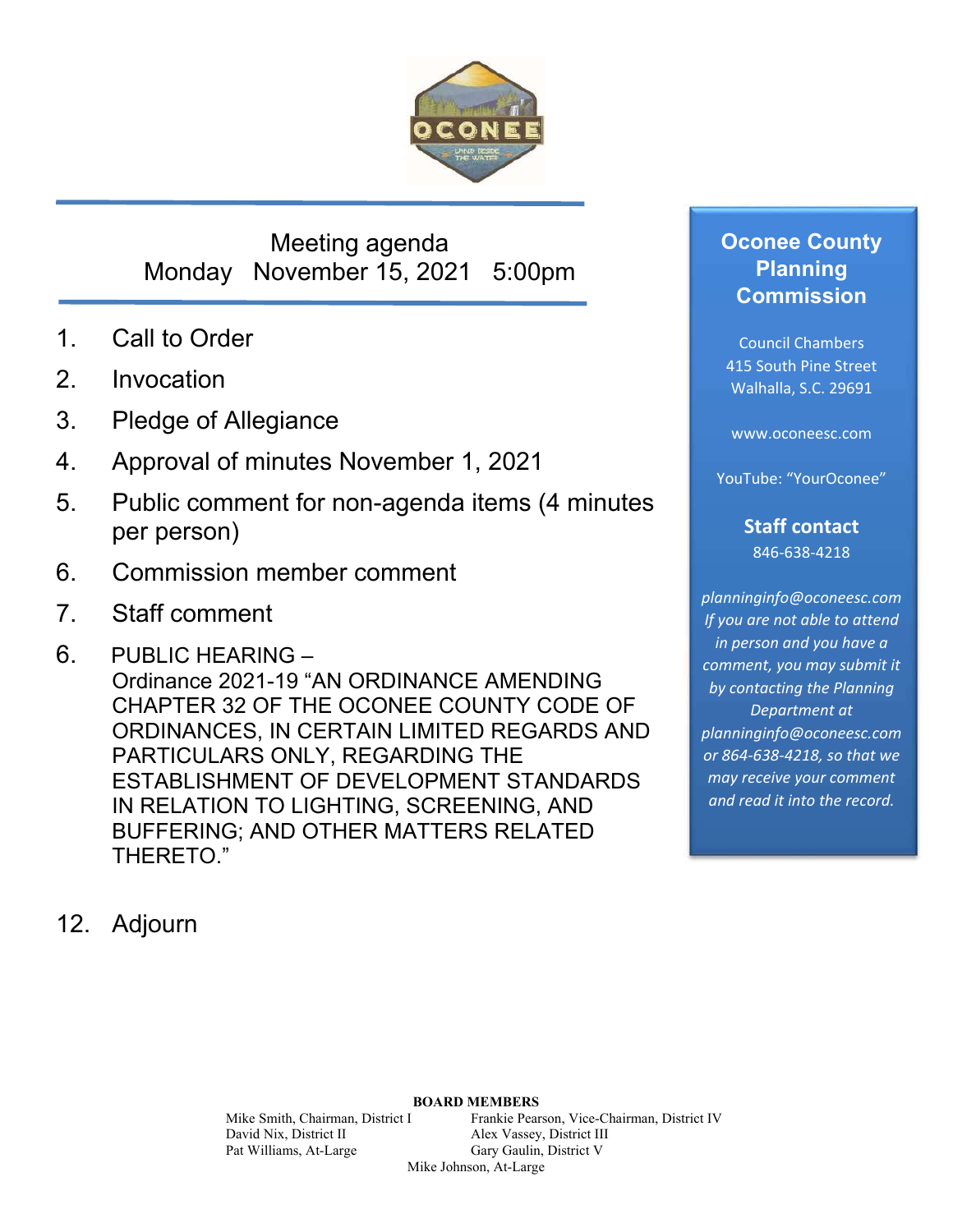### OCONEE COUNTY PLANNING COMMISSION

415 South Pine Street - Walhalla, SC



TEL (864) 638-4218 FAX (864) 638-4168

### **Minutes**

5:00 pm- Monday, November 1, 2021 Council Chambers - Oconee County Administrative Complex

### **Members Present**

Alex Vassey Gary Gaulin Pat Williams

Mike Smith<br>
Pat Williams<br>
Pat Williams<br>
Pavid Nix

### **Staff Present**

Vivian Kompier

### **Media Present**

Lauren Pierce – The Journal

- 1. Call to order Mr. Smith called meeting to order at 5:00 PM.
- 2. Invocation was led by Mr. Gaulin.
- 3. Pledge of Allegiance was led by Mr. Smith.
- 4. Approval of minutes for October 18, 2021 Mr. Pearson made a motion to approve the minutes for October  $4<sup>th</sup>$ ; seconded by Mr. Williams. Mr. Smith called for a vote; motion was approved unanimously 6/0.
- 5. Public comment (non-agenda items) None
- 6. Commission member comment
	- Mr. Smith provided details on the number and types of addresses assigned in the last 10 months. Mr. Smith will work on getting a comparison of these numbers to those of the most recent years past. Mr. Smith reminded all that the County is a member of the Lake Keowee Source Water Protection Team who have funds available to help people repair their septic tanks.
- 7. Staff comments None
- 8. Development Standards: Lighting, Screening and Buffering
	- Mr. Smith gave a quick review of the Commission's progress on the proposed standards
	- Public comment
		- i. Tom Markovich expressed his objection to the proposed ordinance stating that the proposed ordinance will create conflict though spot zoning.
	- Commission members discussed each section of the proposed Version B.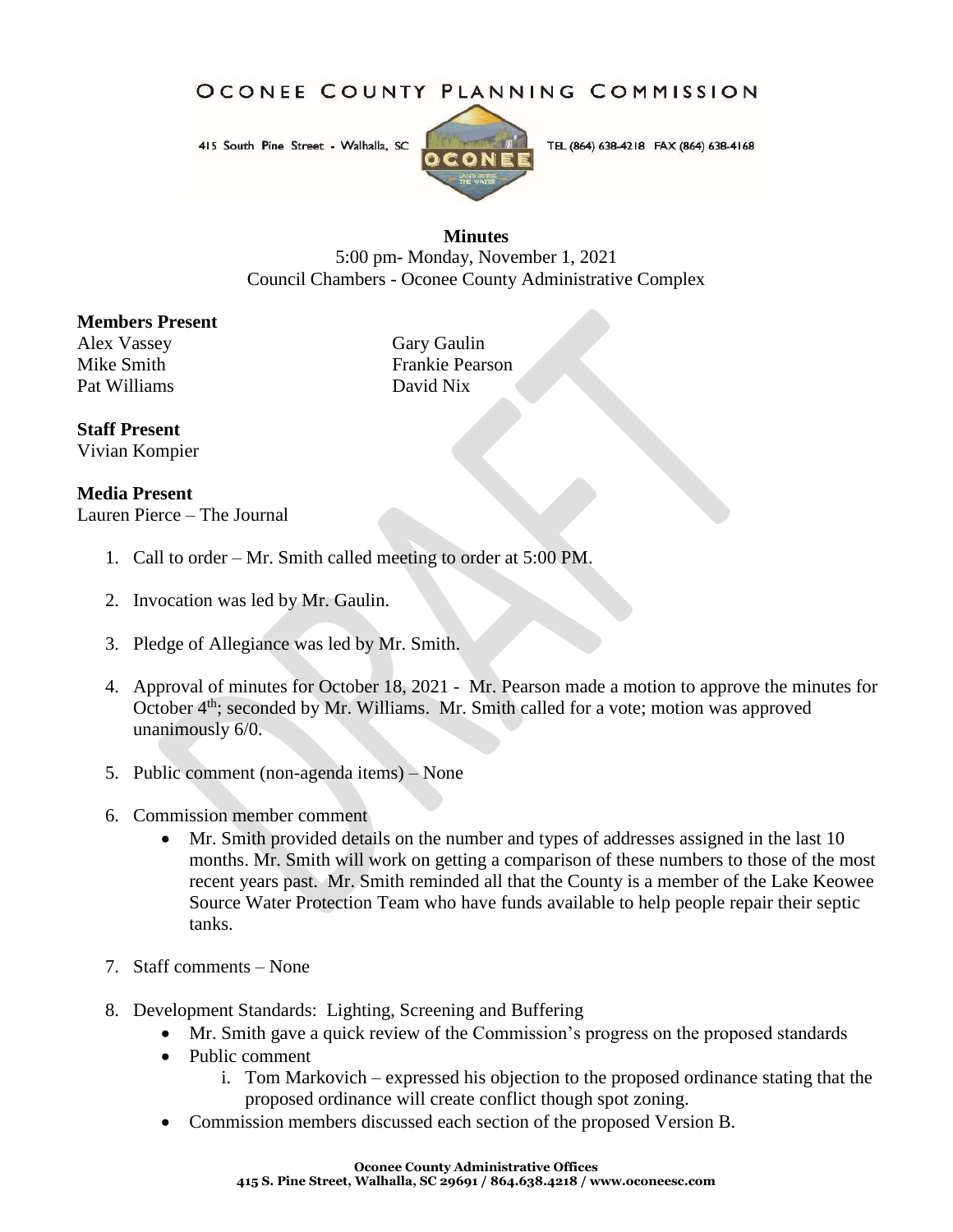- i. Purpose statement Mr. Williams asked for clarification of the addition of the word "new" before development. No Commission members suggested any changes.
- ii. Applicability first paragraph did not change from original version. For the second paragraph, Mr. Root, Oconee County Attorney, offered a language suggestion for agreements between adjacent property owners. Discussion included additional language being added and the finality of the agreement if the property changes ownership.
- iii. Definitions Mr. Smith asked for input on the definition of "objectionable direct glare source." Discussion was centered around the confusion of the definition. Mr. Smith made a motion that the Commission accept the first section with the corrections as discussed regarding the term objectionable; seconded by Mr. Gaulin. There was no discussion and Mr. Smith called for a vote. The motion was passed 5/1, with Mr. Pearson opposing.
- iv. Lighting Mr. Smith read the lighting portion of an email submitted by Debbie Sewell, Chair of the Agricultural Advisory Board into the record (attached). Discussion on where the proposed ordinance should be located in the Code of Ordinances, Chapter 32 or 38. Commission to pose the questions of concern to Mr. Root at the public hearing on November 15<sup>th</sup>. Mr. Smith asked for comments on the additions to the lighting section in Version B. Comments included using the RV Park Ordinance as a guide, the need to have lighting plans to scale, and the Fair Play overlay's lighting standards being applied to the entire county. Commission decided unanimously to remove reference to Appendix A of Chapter38 from the lighting section of Version B. Mr. Smith made a motion that the lighting section of the Version B be accepted with the discussed changes. Mr. Gaulin seconded the motion. Mr. Smith called for a vote and the motion passed 6/0.
- v. Screening and buffering Mr. Smith read the screening and buffering portion of an email submitted by Debbie Sewell into the record. Mr. Smith called for discussion on the current Version B. Discussion included confusion in the multiple uses of the word buffer throughout the Code of Ordinances, a time schedule to get screening in place, enforceability of the proposed ordinance, penalty for not abiding by ordinance if passed, size of buffer and conflicts with established setbacks, and impact of new development next to agricultural or forestry lands. Commission decided to leave buffer requirements in Version B will remain as is. There was additional discussion on whether screening can be inside the buffer and confusion on the difference between screening and buffering. Commission added term "screening methods" to clarify items permitted in the buffer and deleted the word "paved" from sidewalks. Mr. Smith made a motion to accept Section 3 of Version B with agreed upon changes. Mr. Gaulin seconded the motion. Mr. Smith called for a vote. The motion passed 4/2, with Mr. Pearson and Mr. Nix opposing.
- vi. Mr. Smith called for comments on the Exemptions section. Discussion included confusion on exemptions of public or private rights of ways/easements with regards to screening and buffering. Mr. Smith made a motion to accept the Exemptions section as written. Mr. Williams seconded the motion. The motion passed 5/1, with Mr. Pearson opposing.
- vii. Commission reviewed of questions for Mr. Root at the Public Hearing scheduled for November  $15<sup>th</sup>$ .
- 9. Adjourn Mr. Smith made a motion to adjourn; seconded by Mr. Pearson. Mr. Smith called for a vote. The motion passed unanimously at 6:40 PM.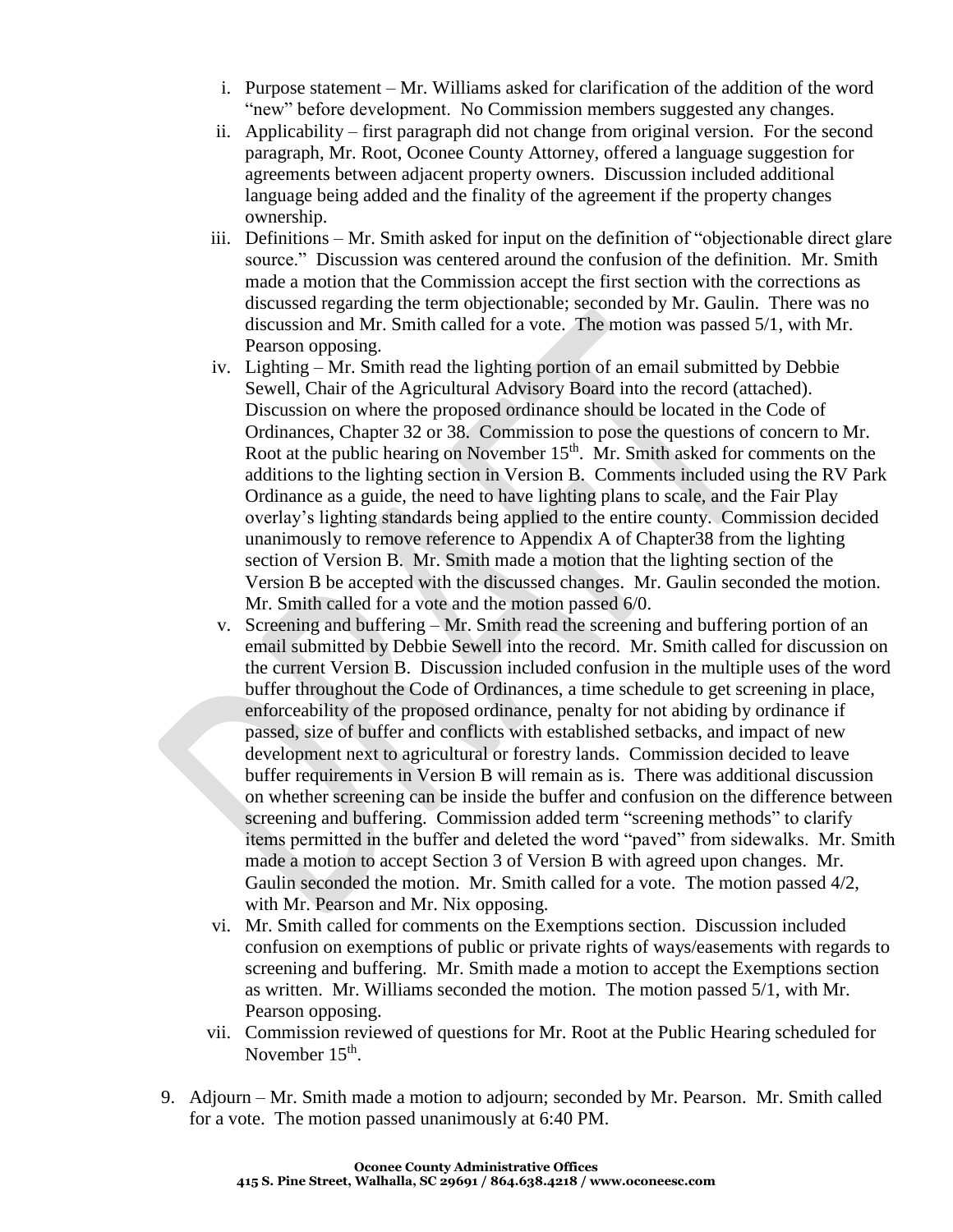## STATE OF SOUTH CAROLINA **COUNTY OF OCONEE** ORDINANCE 2021-19

AN ORDINANCE AMENDING CHAPTER 32 OF THE OCONEE **STATE OF SOUTH CAROLINA<br>
COUNTY OF OCONEE<br>
ORDINANCE 2021-19<br>
AN ORDINANCE AMENDING CHAPTER 32 OF THE OCONEE<br>
COUNTY CODE OF ORDINANCES, IN CERTAIN LIMITED<br>
REGARDS AND PARTICULARS ONLY, REGARDING THE<br>
ESTABLISHMENT OF DE STATE OF SOUTH CAROLINA<br>
COUNTY OF OCONEE<br>
ORDINANCE 2021-19<br>
AN ORDINANCE AMENDING CHAPTER 32 OF THE OCONEE<br>
COUNTY CODE OF ORDINANCES, IN CERTAIN LIMITED<br>
REGARDS AND PARTICULARS ONLY, REGARDING THE<br>
ESTABLISHMENT OF DE** ESTABLISHMENT OF DEVELOPMENT STANDARDS IN RELATION TO LIGHTING, SCREENING, AND BUFFERING; AND OTHER MATTERS RELATED THERETO.

**WHEREAS,** consistent with the powers granted county governments by S.C. Code  $\S$  4-9-25 and S.C. Code § 4-9-30, Oconee County ("County"), a body politic and corporate and a political subdivision of the State of South Carolina, acting by and through its governing body, the Oconee County Council ("County Council"), has the authority to enact regulations, resolutions, and ordinances, not inconsistent with the Constitution and the general law of the State of South Carolina, including the exercise of such powers in relation to health and order within its boundaries and respecting any subject as appears to it necessary and proper for the security, general welfare, and convenience of the County or for preserving health, peace, order, and good government therein:

**WHEREAS**, the County has adopted multiple ordinances for the effective, efficient governance of the County, which, subsequent to adoption, are codified in the Oconee County Code of Ordinances ("Code of Ordinances"), as amended;

**WHEREAS**, the County is authorized by Section 4-9-30(9) and Chapter 29 of Title 6 of the South Carolina Code of Laws, among other sources, to impose land use restrictions and development standards in the unincorporated areas of the County;

**WHEREAS, County Council recognizes that there is a need to revise the law of the County** to meet the changing needs of the County and that there is a need to amend, specifically, Chapter 32 of the Code of Ordinances by adding a new section to be entitled "Development Standards: Lighting, Screening, and Buffering";

WHEREAS, County Council has therefore determined to modify Chapter 32 of the Code of Ordinances and to affirm and preserve all other provisions of the Code of Ordinances not specifically, or by implication, amended hereby.

**NOW THEREFORE**, it is hereby ordained by the Oconee County Council, in meeting duly assembled, that:

1. Chapter 32 of the Code of Ordinances is hereby revised, rewritten, and amended by adding a section to be entitled "Development Standards: Lighting, Screening, and Buffering" as stated on Attachment A, which is attached hereto and incorporated herein by reference.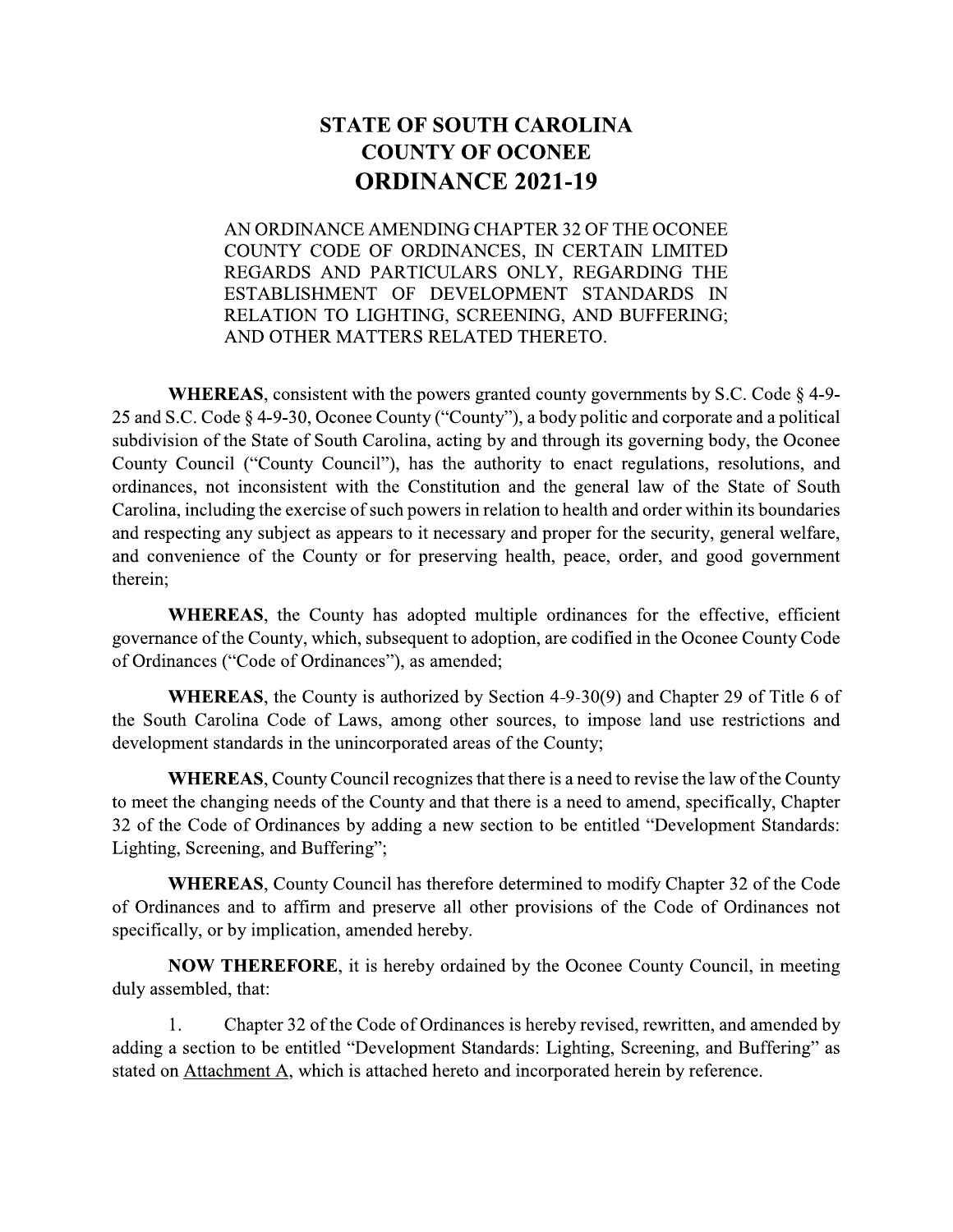$\overline{2}$ . County Council hereby approves and adopts Attachment A, and directs that it be codified in Chapter 32, Article VI of the Oconee County Code of Ordinances.

 $3<sub>1</sub>$ Should any part or provision of this Ordinance be deemed unconstitutional or unenforceable by any court of competent jurisdiction, such determination shall not affect the remainder of this Ordinance, all of which is hereby deemed separable.

 $\overline{4}$ . All ordinances, orders, resolutions, and actions of County Council inconsistent herewith are, to the extent of such inconsistency only, hereby repealed, revoked, and rescinded. Nothing contained herein, however, or in the attachment hereto, shall cancel, void, or revoke, or shall be interpreted as cancelling, voiding, or revoking, ex post facto, in any regard any prior performance standard or land use provision, or decision of the County or County Council based thereon, which were valid and legal at the time in effect and undertaken pursuant thereto, in any regard.

5. All other terms, provisions, and parts of the Code of Ordinances, and specifically, but without exception, the remainder of Chapter 32, not amended hereby, directly or by implication, shall remain in full force.

This Ordinance shall take effect and be in full force from and after third reading, 6. public hearing, and enactment by County Council.

**ORDAINED** in meeting, duly assembled, this \_\_\_\_\_\_ day of \_\_\_\_\_\_\_\_\_\_\_\_\_\_\_\_\_\_, 2021. **ATTEST:** 

**Clerk to Oconee County Council** 

John Elliott Chair, Oconee County Council

| <b>First Reading:</b> | September 7, 2021 |
|-----------------------|-------------------|
| Second Reading:       |                   |
| Third Reading:        |                   |
| Public Hearing:       |                   |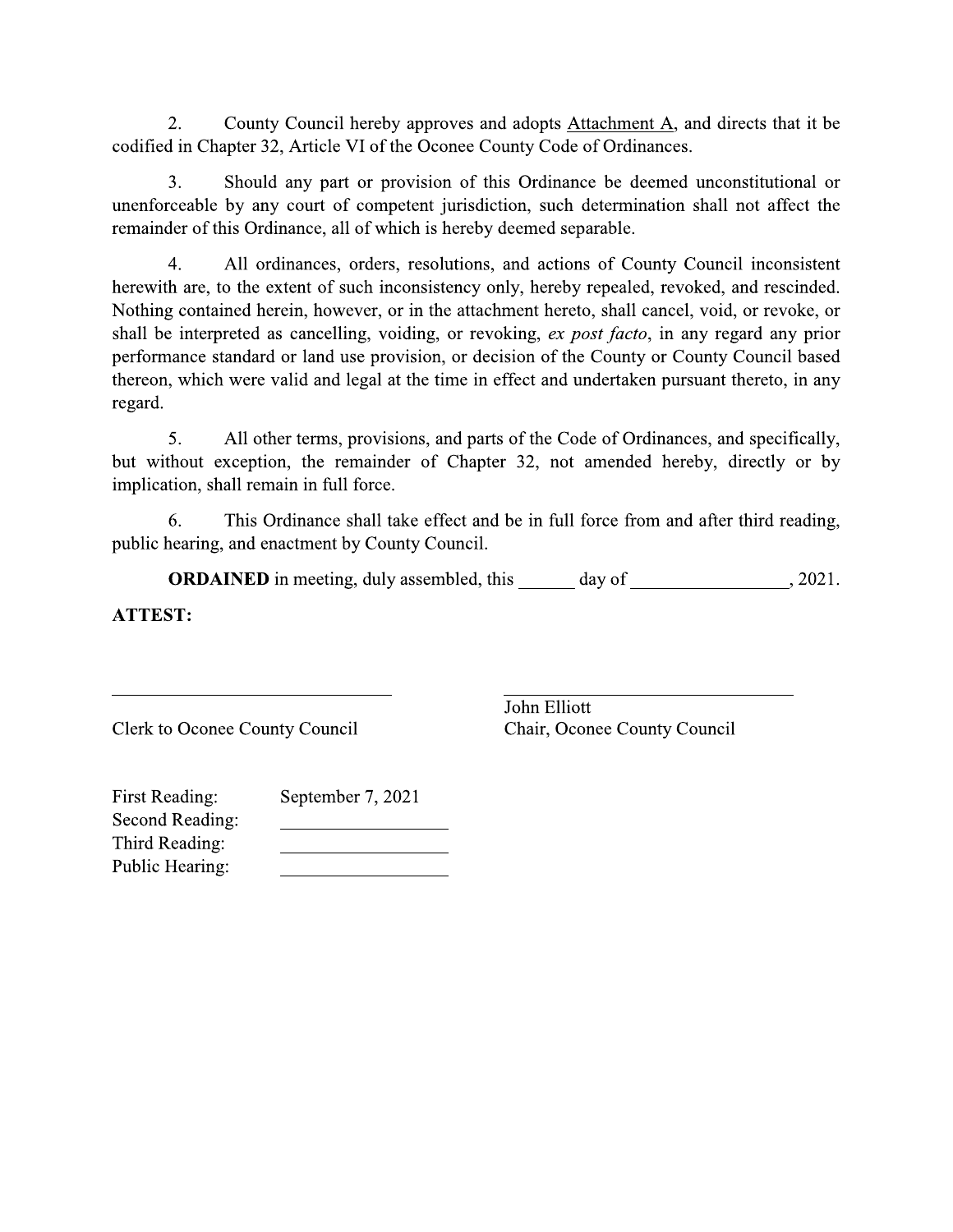## <u>Attacnment A</u>

## Development Standards: Lignting, Screening, and Buffering.

## 1. Applicability

Attachment A<br>
Development Standards: Lighting, Screening, and Buffering.<br>
In order to encourage and maintain a harmonious living and business environment, the following<br>
standards shall be applicable to all developments in Attachment A<br>
Development Standards: Lighting, Screening, and Buffering.<br>
In order to encourage and maintain a harmonious living and business environme<br>
standards shall be applicable to all developments indicated herein.<br> **Examples 10.1**<br> **Development Standards: Lighting, Screening, and Buffering.**<br>
In order to encourage and maintain a harmonious living and business environment, the following<br>
standards shall be applicable to all developmen pyment Standards: Lighting, Screening, and Buffering.<br>
Per to encourage and maintain a harmonious living and business environment, the following<br>
rds shall be applicable to all developments indicated herein.<br> **Applicabilit** 200000 Examples and maintain a harmonious living and business environment, the following<br>standards shall be applicable to all developments indicated herein.<br>1. **Applicability**<br>The owner, or their lawfully designated agent, In order to encourage and maintain a harmonious living a<br>standards shall be applicable to all developments indicated r<br>1. **Applicability**<br>The owner, or their lawfully designated agent, or new<br>use developments being develop 1. Applicability<br>
The ower, or their lawfully designated agent, of new, non-residential, multifamily, and mixed<br>
use developments being developed adjacent to existing residential, multifamily, agricultural, or<br>
forestry us 1. Applicability<br>
The owner, or their lawfully designated agent, of new, non-residential, multifamily, and mixed<br>
use exelopments being developed adjacent to existing residential, multifamily, agricultural, or<br>
forestry us

The buffer and screening requirements may be waived or modified between adjacent property of Zoning Appeals.

## 2. Lignting

Forestry uses shall be responsible for the installation and maintenance of the lighting, buffering,<br>and screening standards set forth below.<br>The buffer and screening requirements may be waived or modified between adjacent Fire buffer and screening standards set forth below.<br>The buffer and screening requirements may be waived or modified between adjacent property<br>owners by agreement and pursuant to a special exemption granted by the Oconee C The buffer and screening<br>
owners by agreement and<br>
of Zoning Appeals.<br>
Development means any<br>
but not limited to: new hom<br>
operations.<br>
2. Lighting<br>
Lighting devices for lighting<br>
and parking areas, and all dandscaping, an Lighting Appeals.<br>
Development means any manmade change to improved or unimproved real estate including,<br>
but not limited to: new homes, building structures, dredging, filling, grading, paving, or excavation<br>
operations.<br> - Development means any manmade change to improved or unimproved real estate including,<br>but not limited to: new homes, building structures, dredging, filling, grading, paving, or excavation<br>operations.<br>2. Lighting<br>Lighting landscaping, and buildings shall be aimed, located, designed, fitted, and maintained so as not<br>to present a hazard to drivers or pedestrians by impairing their ability to safely traverse and so but not limited to: new homes, building structures, dredging, filling, grading, paving, or excavation<br>operations.<br>2. Lighting<br>Lighting devices for lighting of horizontal development such as roadways, sidewalks, entrances<br>a -2. Lighting<br>
2. Lighting<br>
Lighting devices for lighting of horizontal development such as roadways, sidewalks, entrances<br>
and parking devices for lighting of horizontal development such as roadways, sidewalks, entrances<br> 9. Lighting<br>
Lighting devices for lighting of horizontal development such as roadways, sidewalks, entra<br>
and parking areas, and all other outdoor fixtures installed for the permanent illumination of<br>
landscaping, and build Expaints the permanent illumination of signs,<br>and parking areas, and all other outdoor fixtures installed for the permanent illumination of signs,<br>landscaping, and buildings shall be aimed, located, designed, fitted, and m

3. Screening and buffering<br>Screening and a physical separation (buffer) must be provided at least the entire length of the 9) and scaping, and buildings shall be aimed, located, designed, fitted, and maintained so as not to present a hazard to dirivers or pedestrians by impairing their ability to safely traverse and so as not to create a nuisa 9)<br>
16 o present a hazard to drivers or pedestrians by impairing their ability to safely traverse and so<br>
as not to create a nuisance by projecting or reflecting objectionable light skyward, onto a<br>
neighboring property or 2. Sometimal and buffering and buffering objectionable light skyward, onto a neighboring property or onto a public roadway. Flashing lights are prohibited.<br>
3. Screening and buffering<br>
Screening and a physical separation ( ineighboring property or onto a public roadway. Flashing lights are prohibited.<br>
Screening and buffering<br>
Screening and a physical separation (buffer) must be provided at least the entire length of the<br>
proposed developmen -: Correning and a physical separation (<br>Screening and a physical separation (<br>proposed development plus twenty-five<br>property line, as determined by the |<br>screening and buffering adjacent acti<br>limited to: buildings, solid-

beyond development plus twenty-five percent (25%), or up to the entire length of the shared<br>property line, as determined by the planning director or their designee, for the purpose of<br>screening and buffering adjacent activ property line, as determined by the planning director or their designee, for the purpose of<br>screening and buffering adjacent activities from view of proposed projects including but not<br>limited to: buildings, solid-waste, screening and buffering adjacent activities from view of proposed projects including but not<br>limited to: buildings, solid-waste, parking and drive lanes, outdoor storage, signage, or lighting.<br>a. Screening requirements<br>The Altimum in the set of streeting and drive lanes, outdoor storage, signage, or lighting.<br>
A. Screening requirements<br>
The purpose of screening is providing a visual screen between dissimilar uses. Visual screen<br>
shall mean a Screening requirements<br>The purpose of screening is providing a visual screen between diss<br>shall mean a static barrier which shields the neighboring uses from vie<br>The visual screen shall extend from the ground to a height o a. Screening requirements<br>
The purpose of screening is providing a visual screen between dissimilar uses. Visual screen<br>
shall mean a static barrier which shields the neighboring uses from view at normal ground levels.<br>
Th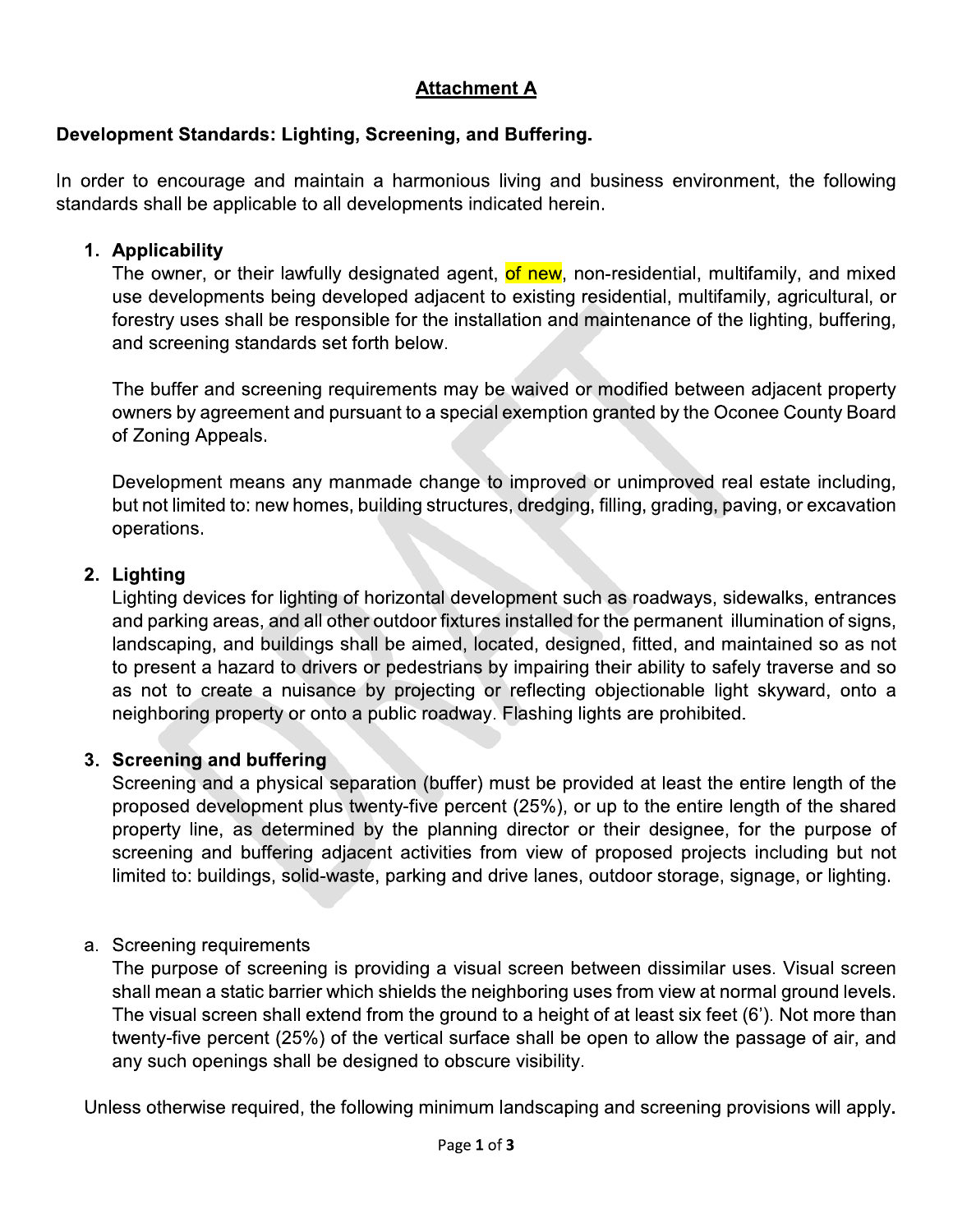- 1. A minimum 6-foot-tall wall, fence, berm, evergreen screening plant material, existing vegetation or a combination of wall, fence, berm or evergreen screening plant material, existing vegetation, with a combined minimum height of six feet (6') above grade shall be used for the purposes of screening.
- 2. If evergreen plant material is used, it must be at least four (4) feet in height at the time of planting and capable of forming a continuous opague screen at least six (6) feet in height, with individual plantings spaced not more than five (5) feet apart.
- 3. Existing vegetation may be utilized provided it provides the screening required as determined by the Planning Director or their designee.
- 4. Fences or walls installed for the purposes of screening shall have a "finished" side toward the adjacent or neighboring properties.
- b. Buffer requirements

A buffer is a physical separation by distance between the new development and the adjacent property lines. This is not in addition to any underlying zoning district setbacks.

| Buffer width            |                        |
|-------------------------|------------------------|
| Acreage of proposed use | Minimum size of buffer |
| Less than 0.5 acres     | 5 feet                 |
| $0.5-2$ acres           | 15 feet                |
| More than 2 acres       | 25 feet                |
|                         |                        |

- c. Uses permitted in the buffer:
	- Vegetation and landscaping
	- Storm water drainage easements and any necessary drains, culverts, riprap, etc.
	- SC DHEC approved storm water retention/detention areas
	- SC DHEC approved septic systems
	- Permitted signage
	- Sidewalks
	- Shared-use driveways/lanes between adjacent property  $\bullet$
	- Parking lot stub outs (not parking lots) for the purposes of connectivity

### 4. **Exemptions**

- a. Agricultural and Forestry uses as defined by S.C. Code § 46-45-10, et seq., sometimes referred to as the South Carolina Right to Farm Act, and S.C. Code § 48-23-205, et seq., sometimes referred to as the South Carolina Right to Practice Forestry Act.
- b. The screening and buffering requirements are not required in the following circumstances:
	- Property lines within/adjacent to public or private rights of ways/easements.
	- Property lines within/adjacent to permanent waterbodies.
	- Multi-tenant malls/town centers/ developments or Planned Development Districts for internal property lines. Property lines adjacent to properties outside of the development are required to adhere to the standards of this ordinance.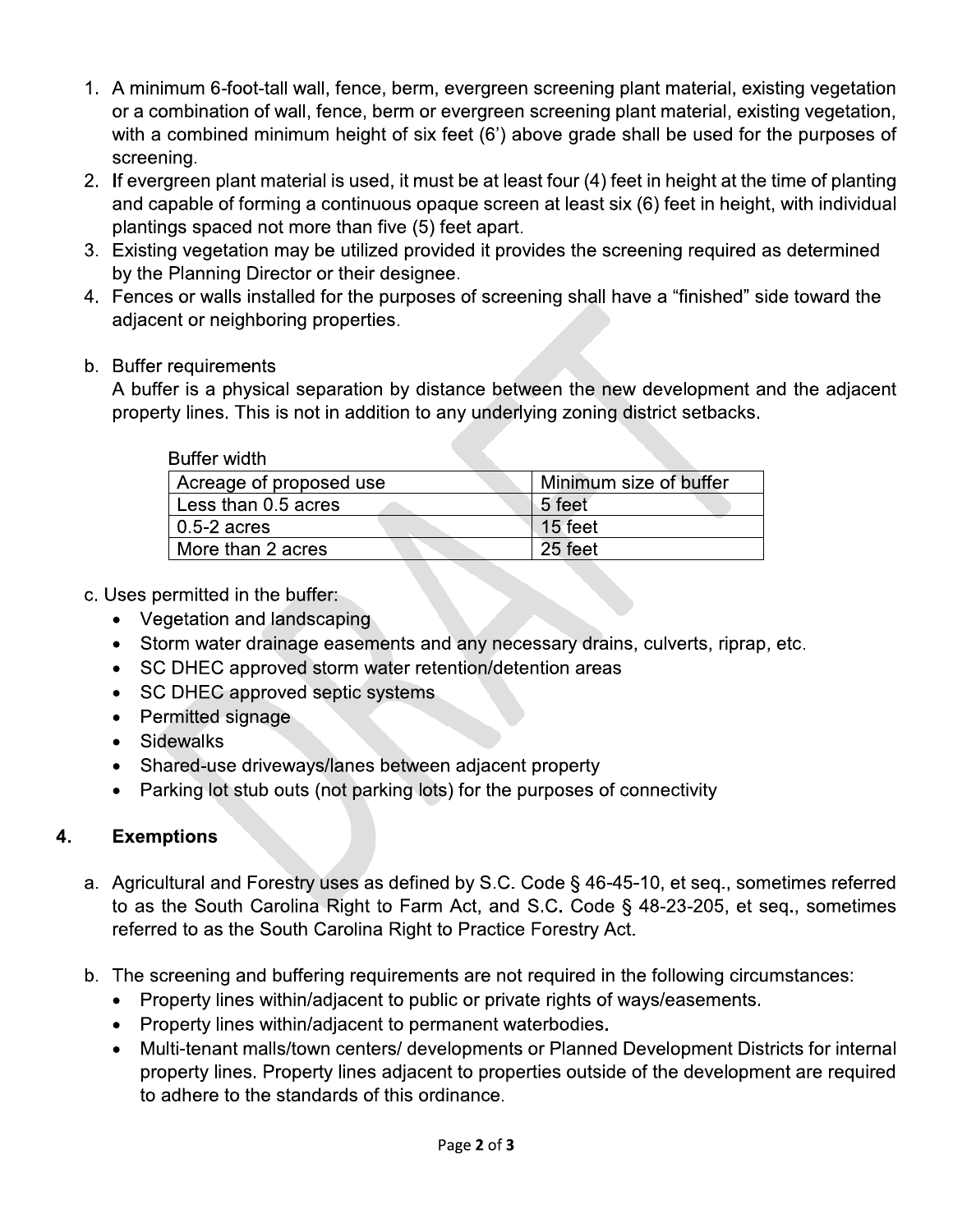• Private recreation facilities within a residential subdivision and not adjacent to properties outside of the subdivision.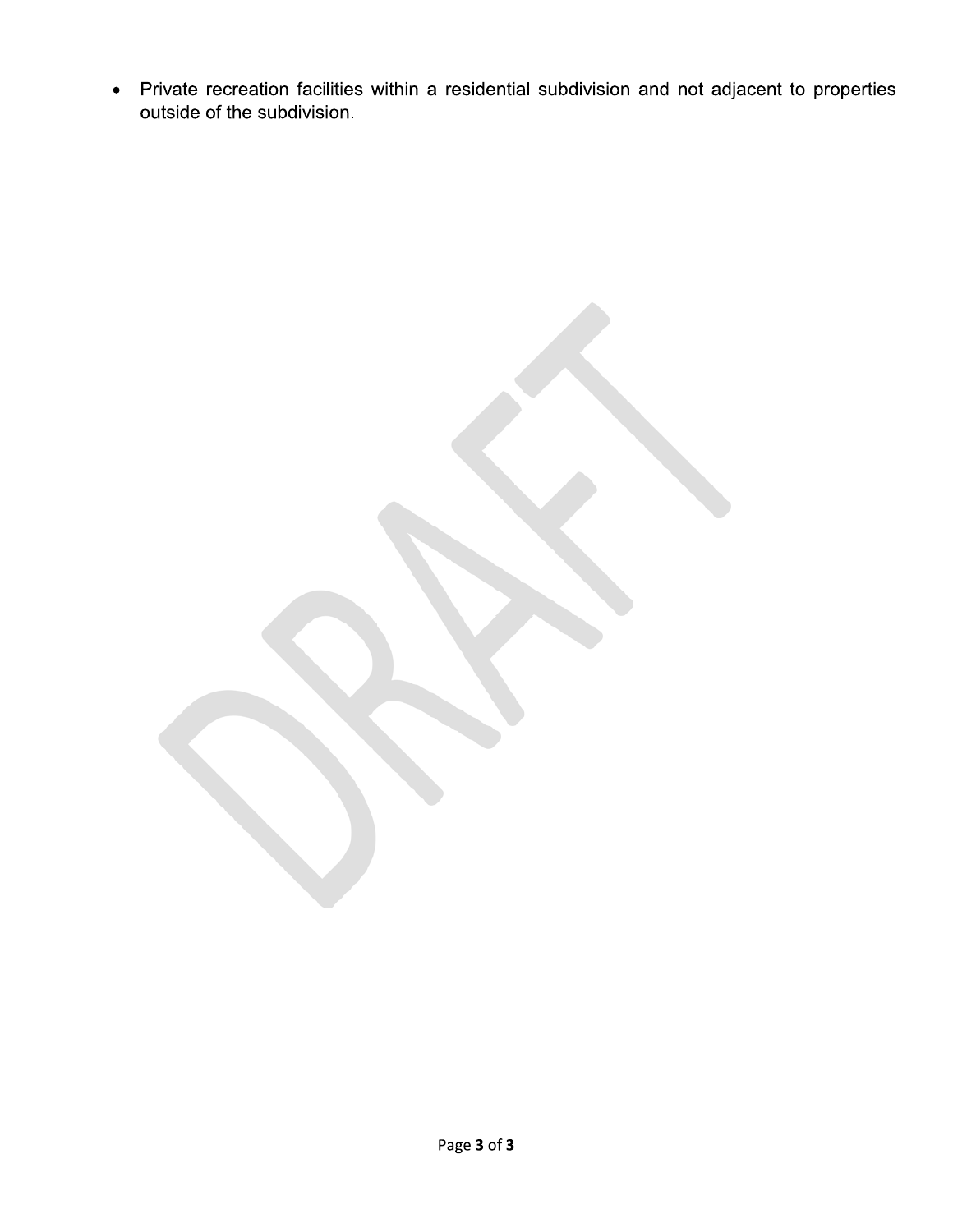### Version "B" 11/01/2021 **Development Standards: Lighting, Screening, and Buffering.**

The purpose of these standards is to encourage and maintain a harmonious living and business environment between the new development and existing residential, multifamily, agricultural, or forestry uses, the following standards shall be applicable to all new developments indicated herein.

### **1. Applicability**

The owner or their lawfully designated agent of new non-residential, multifamily, and mixed-use developments being developed adjacent to existing residential, multifamily, agricultural, or forestry uses shall be responsible for the installation and maintenance of the lighting, buffering, and screening standards set forth below.

The buffer and screening requirements may be waived or modified between adjacent property owners through a written agreement, properly signed by both parties and witnessed, which specifically details the nature of the terms agreed upon. The agreement must be recorded in the Office of the Register of Deeds for Oconee County, and a copy must be filed with the Oconee County Planning Department.

### **Definitions**

Buffer: A portion of property designated to mitigate impacts between land uses or transportation routes or to protect water features from pollutants.

Development: Any manmade change to improved or unimproved real estate including, but not limited to: new homes, building structures, dredging, filling, grading, paving, or excavation operations.

### Lighting: Equipment made for illumination.

Screening: The use of plant materials and other landscape or architectural elements used separately or in combination to obscure views.

### **2. Lighting**

Lighting devices for lighting of horizontal development such as roadways, sidewalks, entrances and parking areas, and all other outdoor fixtures installed for the permanent illumination of signs, landscaping, and buildings shall be aimed, located, designed, fitted, and maintained so as not to present a hazard to drivers or pedestrians by impairing their ability to safely traverse and so as not to create a nuisance by projecting or reflecting objectionable light skyward, onto a neighboring property or onto a public roadway. Flashing lights are prohibited.

### **3. Screening and buffering**

Screening and a physical separation (buffer) must be provided at least the entire length of the proposed improved area plus twenty-five percent (25%), or up to the entire length of the shared property line, as determined by the Planning Director or their designee, for the purpose of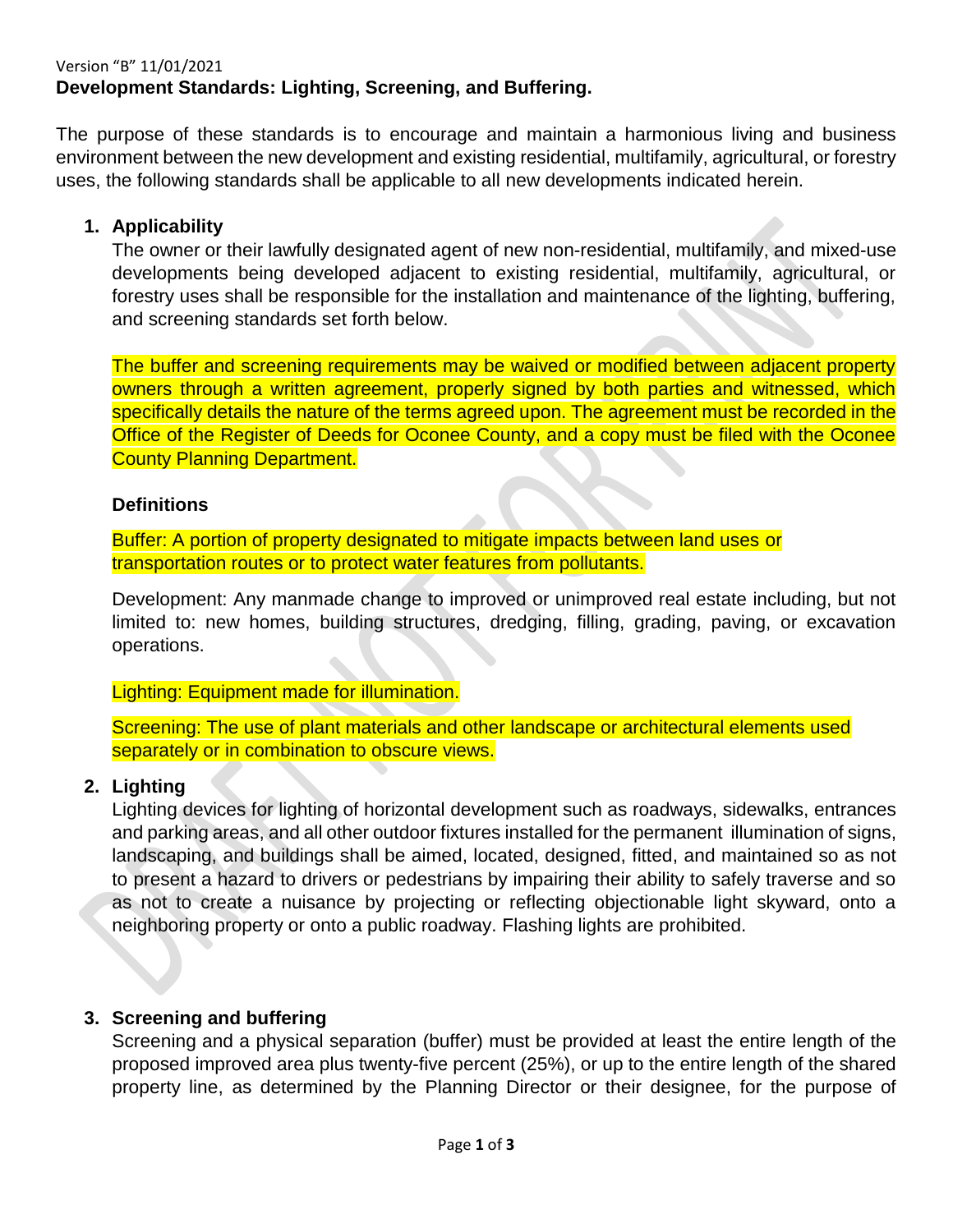screening and buffering adjacent activities from view of proposed projects including but not limited to: buildings, solid-waste, parking and drive lanes, outdoor storage, signage, or lighting.

### a. Screening requirements

The purpose of screening is to provide a visual screen between dissimilar uses. The visual screen shall extend from the ground to a height of at least six feet (6'). Not more than twentyfive percent (25%) of the vertical surface shall be open to allow the passage of air, and any such openings shall be designed to obscure visibility. Required screening should be in place within 180 days when a certificate of completion (CC), or certificate of occupancy (CO) – if required is issued, For other business activities, the screening shall be by mutual agreement with the Planning Director or their designated representative.

Unless otherwise required, the following minimum landscaping and screening provisions will apply.

- 1. A minimum 6-foot-tall wall, fence, berm, evergreen screening plant material, existing vegetation or a combination of wall, fence, berm or evergreen screening plant material, existing vegetation, with a combined minimum height of six feet (6') above grade shall be used for the purposes of screening.
- 2. If evergreen plant material is used, it must be at least four (4) feet in height at the time of planting and capable of forming a continuous opaque screen at least six (6) feet in height within one year of planting.
- 3. Existing vegetation may be utilized provided it provides the screening required as determined by the Planning Director or their designee.
- 4. Fences or walls installed for the purposes of screening shall have a "finished" side toward the adjacent or neighboring properties.
- b. Buffer requirements

A buffer is a physical separation by distance between the new development and the adjacent property lines. This is not in addition to any underlying zoning district setbacks.

| Buffer width            |                        |
|-------------------------|------------------------|
| Acreage of proposed use | Minimum size of buffer |
| Less than 0.5 acres     | 5 feet                 |
| $0.5 - 2$ acres         | 15 feet                |
| More than 2 acres       | 25 feet                |

### c. Uses permitted in the buffer:

- Vegetation and landscaping
- Screening methods
- Storm water drainage easements and any necessary drains, culverts, riprap, etc.
- Permitted signage
- Sidewalks
- Shared-use driveways/lanes between adjacent property
- Parking lot stub outs (not parking lots) for the purposes of connectivity

### **4. Exemptions**